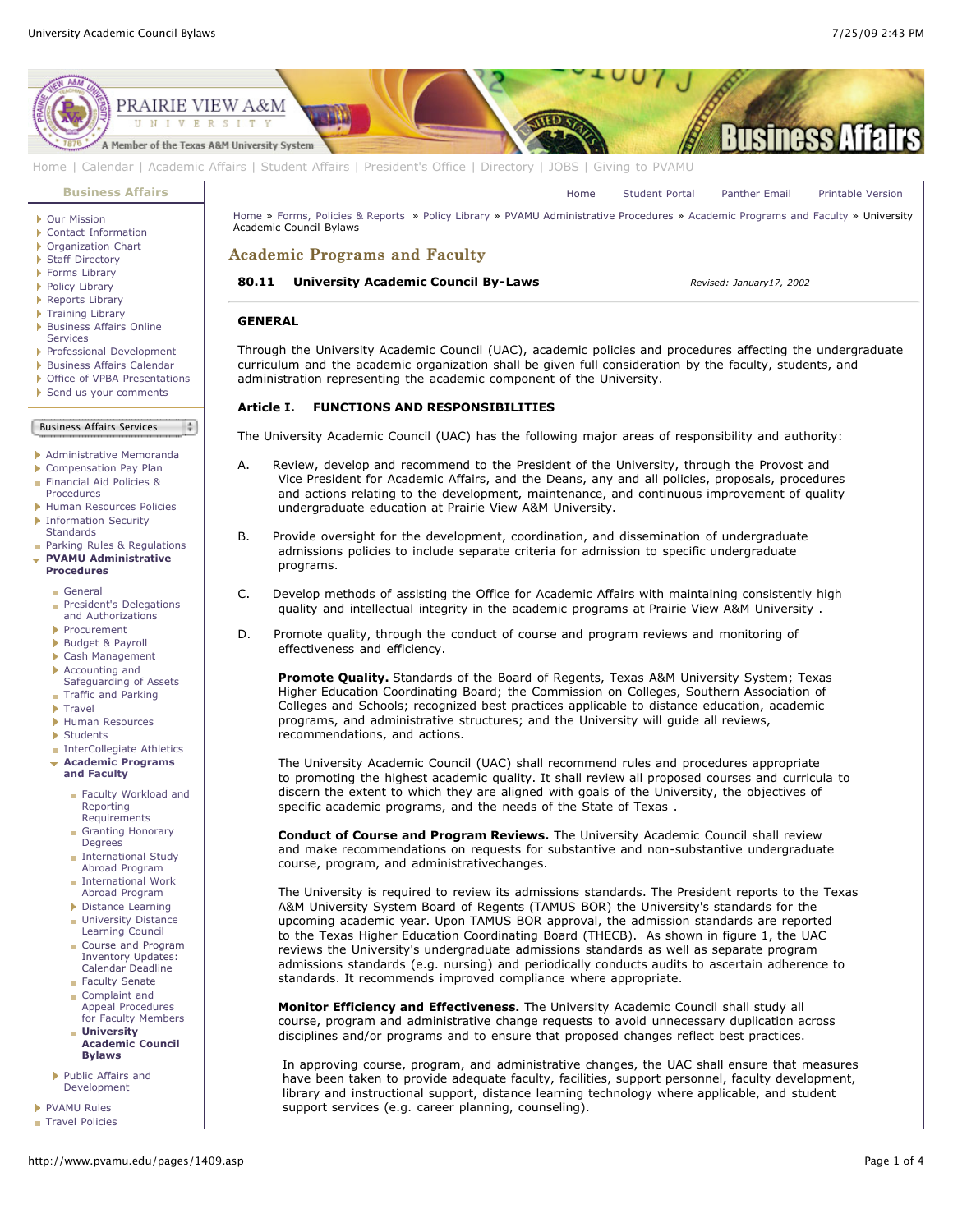#### **Article II. MEMBERSHIP AND PARTICIPATION**

Two groups are recognized for attendance at meetings of the University Academic Council and participation in its affairs: 1) members and 2) other participants.

A. Membership

The membership of the University Academic Council shall be constituted as follows:

 One member of the regular, full-time University faculty from each school/college appointed by the dean or elected by the faculty at that college or school.

 One member of the regular, full-time University faculty who is a member of the Faculty Senate and who has been elected or appointed by that body to represent the Faculty Senate on the University Academic Council (UAC);

The Director of Admissions:

Two student members to be elected annually by the Student Government Association;

Two college deans to be elected by the Council of Deans;

 One professional staff member in addition to the Director of Admissions to be appointed by the President from the staff of Student and Enrollment Services;

A member-at-large to be appointed by the Provost and Vice President for Academic Affairs.

All members of the University Academic Council shall serve for two year terms except student members and members-at-large who shall serve one year terms.

 To ensure continuity in the UAC, the Colleges of Arts and Sciences, Agriculture and Human Sciences, Education, Engineering, and the University College will elect representatives in even numbered years. The School of Architecture , College of Business , School of Juvenile Justice and Psychology, and College of Nursing will elect representatives in odd-numbered years. All members from the listed schools/colleges shall be voting members.

B. Other participants

 Individuals asked to attend any meeting of the UAC by the chair, another UAC member, or by an invited guest are to notify the Chair of the intent to attend prior to the scheduled meeting.

### **Article III. OFFICERS**

A. Chair

 The University Academic Council shall be chaired by the Associate Provost and Associate Vice President for Academic Affairs as designated by the Provost and Vice President for Academic Affairs.

B. Co-Chair

 The Co-Chair of the Council shall be a professional staff representative from Student and Enrollment Services.

C. Task Forces and Committees

 The Chair of the University Academic Council may appoint committee chairs and task force leaders from among the Council membership or, on an as needed basis, from among non members in the schools and colleges. Any member of the University community may request a special committee or task force.

D. Other Support

 The Chair shall ensure support personnel to assume duties associated with preparing for meetings; maintaining records; managing correspondence; recording meeting minutes; and ensuring appropriate distribution of materials, files, and documents approved for processing.

### **Article IV. ELECTIONS**

A. Election Procedures

 The election of members of the University Academic Council shall take place in the Spring of each calendar year; the persons elected shall take office on the first day of the next academic year.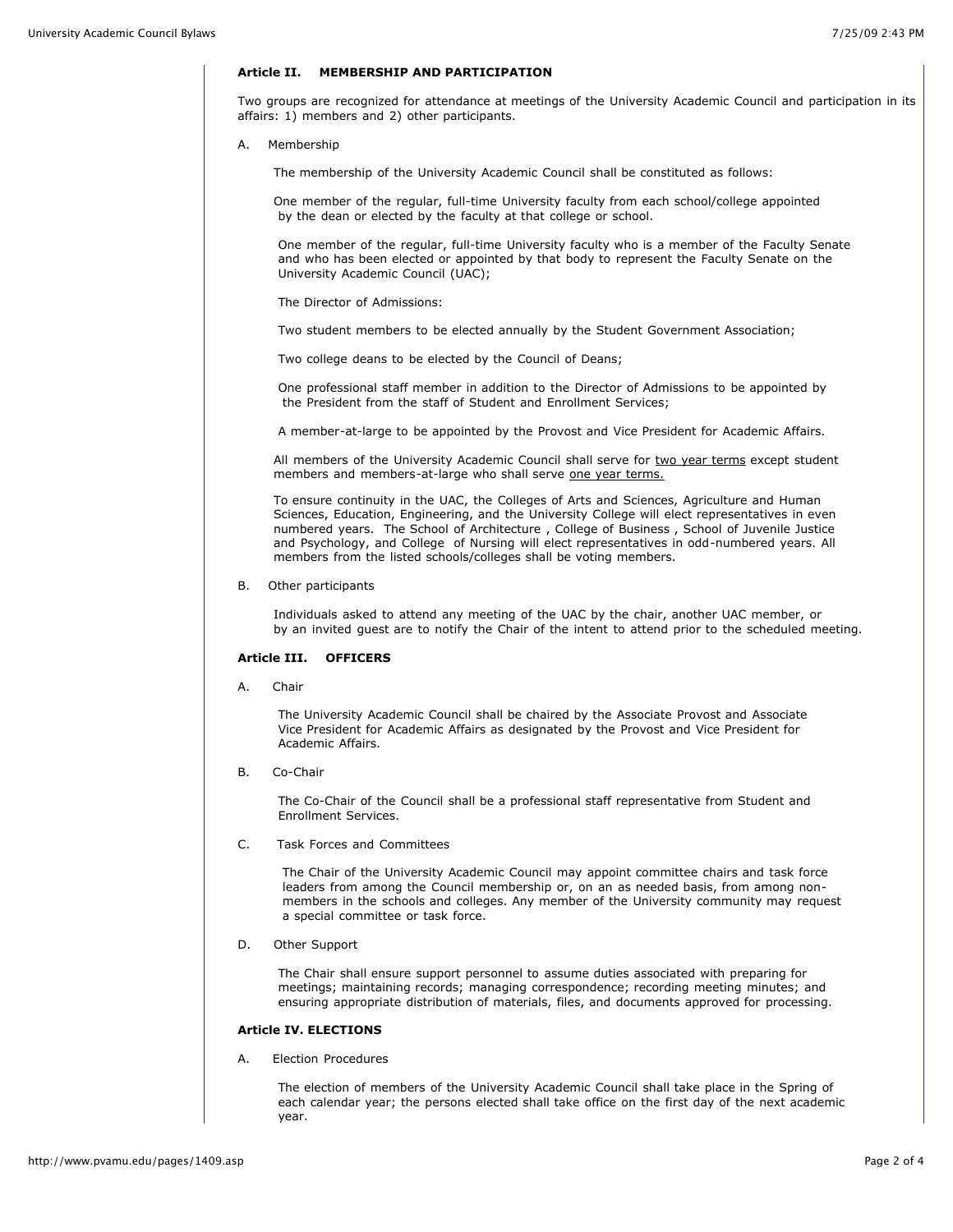### B. Terms of Office

 The term of office of the Chair shall be coincident with occupancy of the administrative position unless the Provost and Vice President for Academic Affairs elects to delegate the authority and responsibility to another academic leader.

 A person other than the Chair may serve no more than two consecutive two-year terms or three consecutive one-year terms. In case of change in status, no individual other than the Chair may serve more than four consecutive academic years.

# **Article V. MEETINGS**

A. Quorum Requirement

 For both regular and special meetings, with the exceptiio of that part of a meeting called to amend or adopt by-laws, a quorum shall be a simple majority of the voting members of the University Academic Council. For that part of a meeting that addresses the by-laws of the body, a quorum shall be two-thirds of the voting members of the University Academic Council. In the absence of a quorum, those present may receive reports, may discuss matters, may move adjournment, and may recommend to the Provost and Vice President for Academic Affairs a date and time for an additional meeting. No votes shall be cast and not other business requiring UAC action shall be transacted.

#### B. Regular Meetings Schedule

 Regular meetings of the University Academic Council shall be held on the first and third Thursday of each month of the regular session. Meetings during the summer session shall be conducted as necessary. Task forces and Committees may continue to meet as necessary during the summer. Normally, regular meetings will be held in the Academic Affairs Conference Room. The Chair shall issue the call for each meeting. Either the Provost and Vice President for Academic Affairs or the Associate Provost and Associate Vice President for Academic Affairs may issue a call for a special meeting.

### C. Agenda Pre-Approval Meetings

 All substantive request shall be submitted no less than 30 days prior to the scheduled regualar University Academic Council meeting. All non-substantive requests shall be submitted no less than 10 days prior to a scheduled regular meeting. The dean or his or her designee shall schedule an appointment with the UAC chair to review proposed changes. Generally, packages should be organized as oulined in **[Attachment 1](http://vpfa.pvamu.edu/procedures/8011att1.html)**. The major purpose of the agenda pre-approval conference is to (1) clarify the intent of the unit presenting the proposed change; (2) determine if the package is complete and ensure that all coding is accurate; and (3) provide the presenters time to make any adjustments before the request packages are distributed to members of the University Academic Council (UAC). In the event the Chair is not available, the Provost and Vice President for Academic Affairs shall be contacted to schedule and conduct the agenda pre-approval meeting.

# **Article VI. PARLIAMENTARY AUTHORITY**

The rules contained in the current edition of Robert's Rules of Order shall govern the deliberations and actions of the University Academic Council and its officers and committee in all cases to which they are applicable and in which they are consistent with these by-laws or with any special rules of order of the Council. The President or the Provost and Vice President for Academic Affairs may offer the amendments to these bylaws when, in their judgment, the best interests of the University and its programs will be served.

# **Article VII. OFFICIAL ACTION**

- A. The minutes of the University Academic Council meetings shall be recorded, distributed for review, approved by the membership, and made available for inspection and reference.
- B. Official public announcements of the University Academic Council shall be made by the Associate Provost and Associate Vice President for Academic Affairs, the Provost and Vice President for Academic Affairs or the President.
- C. Changes requiring approval by the President shall be transmitted to the President by the Provost and Vice President for Academic Affairs; changes defined as non-substantive (e.g. course title changes, course deletions) shall be transmitted by the Associate Provost and Associate Vice President for Academic Affairs to the Office of the Registrar for entry into the system.

### **Article VIII. ARBITRATION**